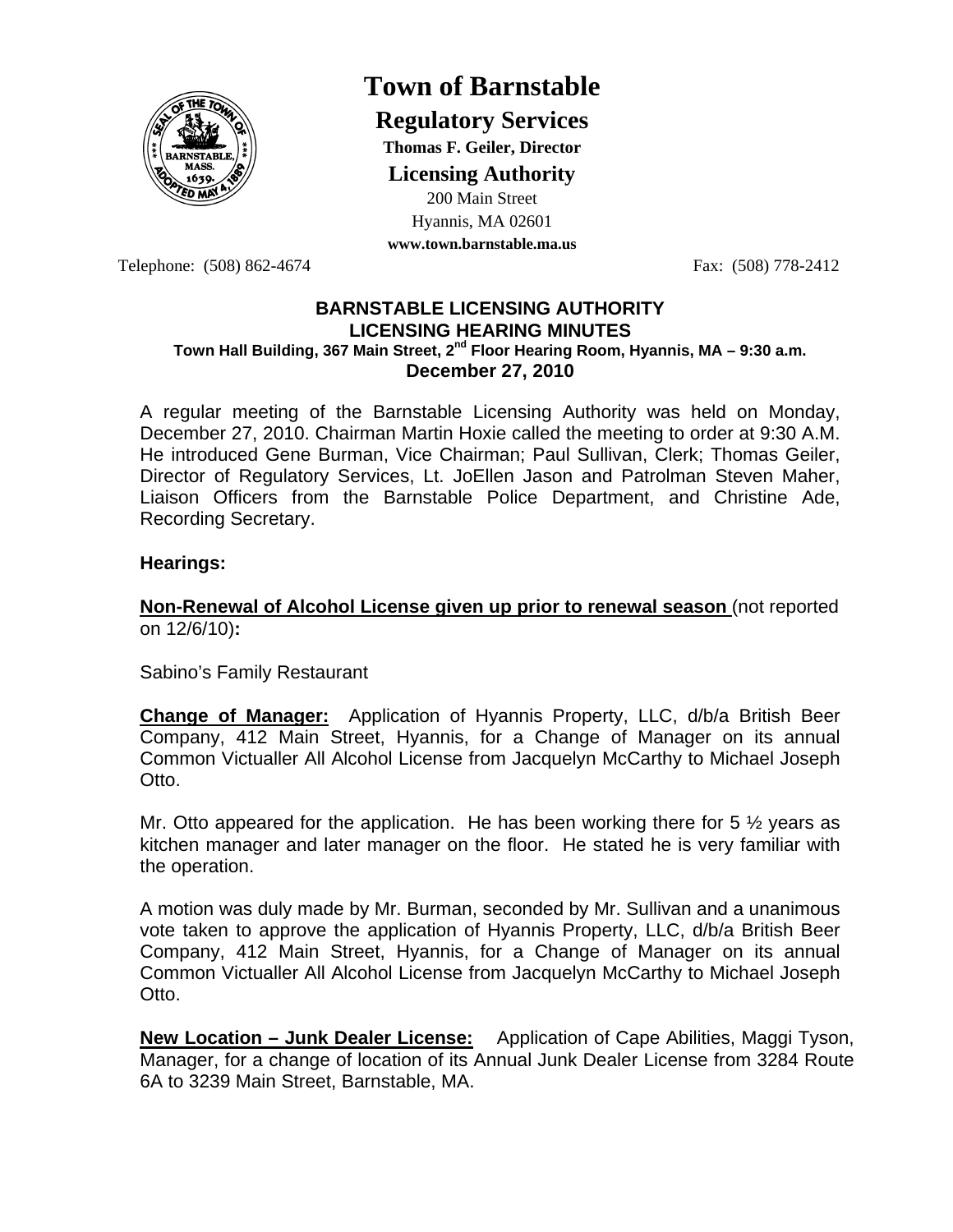A motion was duly made by Mr. Burman, seconded by Mr. Sullivan and a unanimous vote taken to continue this hearing to 1/1/11.

**Change of D/B/A:** Request of The Farmer's Table of Cape Cod, LLC d/b/a The Farmer's Table, 167 Sea Street, Hyannis, MA, Lori Caron, Manager, for a change of d/b/a to Salty Lou's and Friends.

Ms. Caron was present for her request.

A motion was duly made by Mr. Burman, seconded by Mr. Sullivan and a unanimous vote taken to approve the request of The Farmer's Table of Cape Cod, LLC d/b/a The Farmer's Table, 167 Sea Street, Hyannis, MA, Lori Caron, Manager, for a change of d/b/a to Salty Lou's and Friends.

**Request to Close:** Request of Karen Butler, President, Misaki restaurant, 379 West Main Street, Hyannis, MA, to close from January 2, 2011 to February 1, 2011 for repairs and renovations.

No-one from Misaki appeared, but due to the weather, the request was read anyways.

A motion was duly made by Mr. Burman, seconded by Mr. Sullivan and a unanimous vote taken to approve the request of Karen Butler, President, Misaki restaurant, 379 West Main Street, Hyannis, MA, to close from January 2, 2011 to February 1, 2011 for repairs and renovations.

**Request to Close**: Request of Danielle Siscoe, Manager, Wimpy's, 752 Main Street, Osterville, to close from January 3, 2011 to February 3, 2011 for repairs and maintenance.

Danielle Siscoe appeared for her request.

A motion was duly made by Mr. Burman, seconded by Mr. Sullivan and a unanimous vote taken to approve the request of Danielle Siscoe, Manager, Wimpy's, 752 Main Street, Osterville, to close from January 3, 2011 to February 3, 2011 for repairs and maintenance.

**Delay Start Date of New Common Victualler Beer & Wine License:** Request of Bangkok Cuisine, Inc., 20 Independence Drive, Hyannis, Tanapon Tanasandilok, Manager, for its new Common Victualler Wine & Malt License approved by the ABCC as of December 6, 2010, to be a license with a starting date of January 1, 2011.

Somsak Sangworn came in for this request; they were recently approved by the ABCC but have not begun service of alcohol in 2010. They would like to submit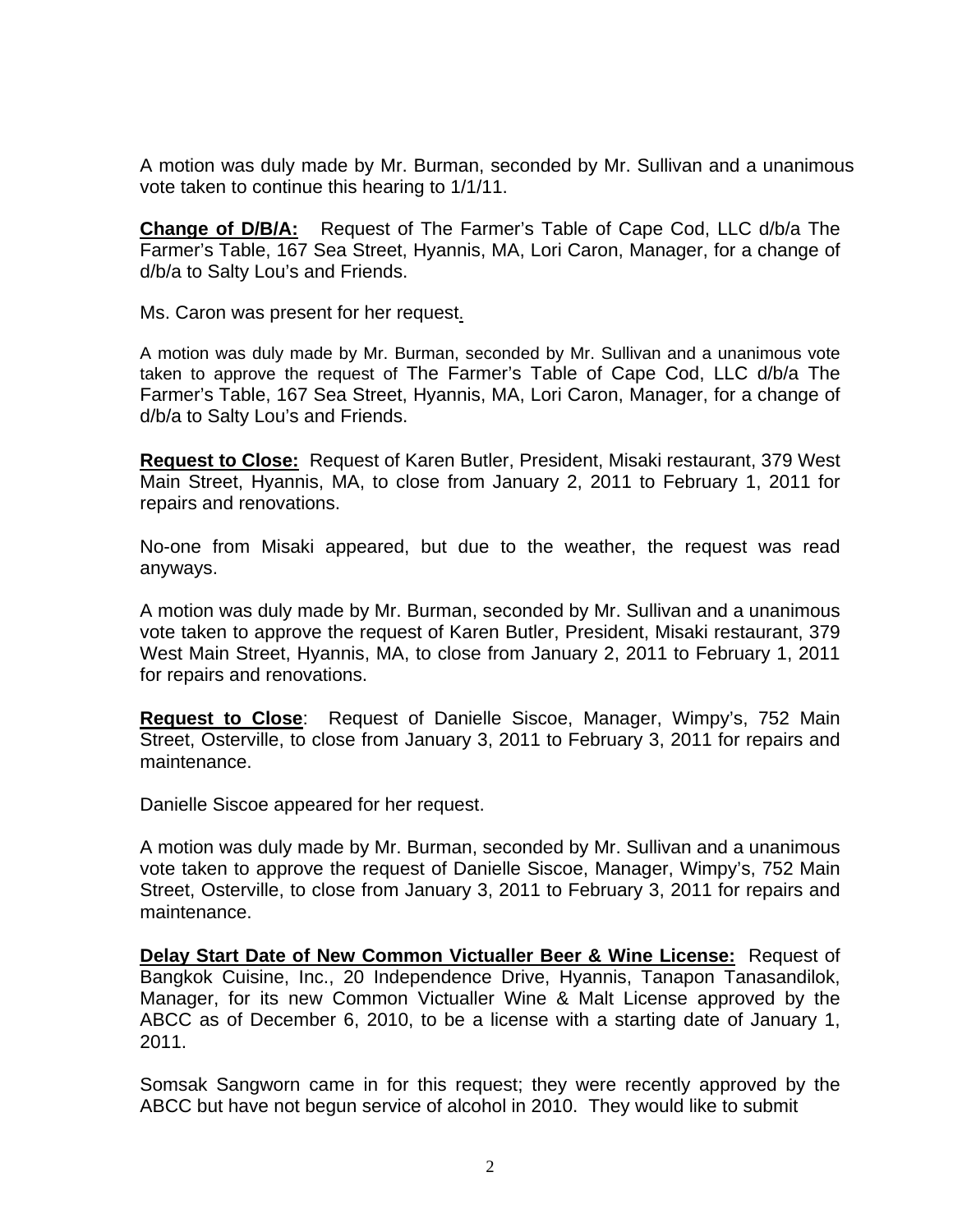They opened with just a restaurant license. Mr. Burman questioned the applicant to confirm the start date of the alcohol license to 1/1/11, asking if this was so they did not have to pay the alcohol fee for 2010 since they would only have the license a few days in 2010. Mr. Sangworn stated it was..

A motion was duly made by Mr. Burman, seconded by Mr. Sullivan and a unanimous vote taken to approve the request of Bangkok Cuisine, Inc., 20 Independence Drive, Hyannis, Tanapon Tanasandilok, Manager, for its new Common Victualler Wine & Malt License approved by the ABCC as of December 6, 2010, to be a license with a starting date of January 1, 2011.

**Class II Auto Dealer Request to Add Vehicles allowed to license:** Application of Kamberi Motors, Inc., d/b/a Euro-Atlantic Auto Sales, Besart Kamberi, Manager, to increase the number of vehicles on its Class II Automobile Dealer's License at 741B Yarmouth Road, Hyannis, MA to 43 total vehicles.

Mr. Kamberi wishes to increase the number of vehicles on the ot; add some planters, etc. They were granted 20 vehicles; Mr. Perry approved the new plan. Mr. Geiler stated the original site plan authorized the number they are now seeking. The Board had approved him with a lower number to see what happened about the improvements requested – Mr. Kamberi said they have cleared the lot more; put flowers around, etc.; says it is a small place – no way to improve it much; now on the plan you can see they have the entire parking lot; the green planted area is causing a problem; cars are going into the area and people leaving the lot are getting gravel thrown at them. They will close this area with planters – close that wide entrance, leaving a small entrance and exit for a more organized and safer entrance and exit for cars. Mr. Burman asked if Hyannis Water District had any comment or Building; Mr. Geiler stated Mr. Perry is here and so is Hyannis Water. Mr. Kamberi stated that they had gone over everything with Mr. Perry and site plan. They want it to look really nice.

A motion was duly made by Mr. Burman, seconded by Mr. Sullivan and a unanimous vote taken to approve the application of Kamberi Motors, Inc., d/b/a Euro-Atlantic Auto Sales, Besart Kamberi, Manager, to increase the number of vehicles on its Class II Automobile Dealer's License at 741B Yarmouth Road, Hyannis, MA to 43 total vehicles.

Mr. Geiler asked that when the improvements are done they notify us in writing. Mr. Kamberi stated it will start in March – they have hired a contractor, and confirmed that he will tell us when it is done.

**Change Hours of Alcohol Sunday Service on Innholder All Alcohol License:** Request of Catania Hospitality Group, Inc., d/b/a The Cape Codder, 1225 Iyannough Road, Hyannis, Wiliam Catania, President, for Sunday alcohol service to begin at 10:00 a.m.

Lou Massey for Catania Hospitality appeared for his application.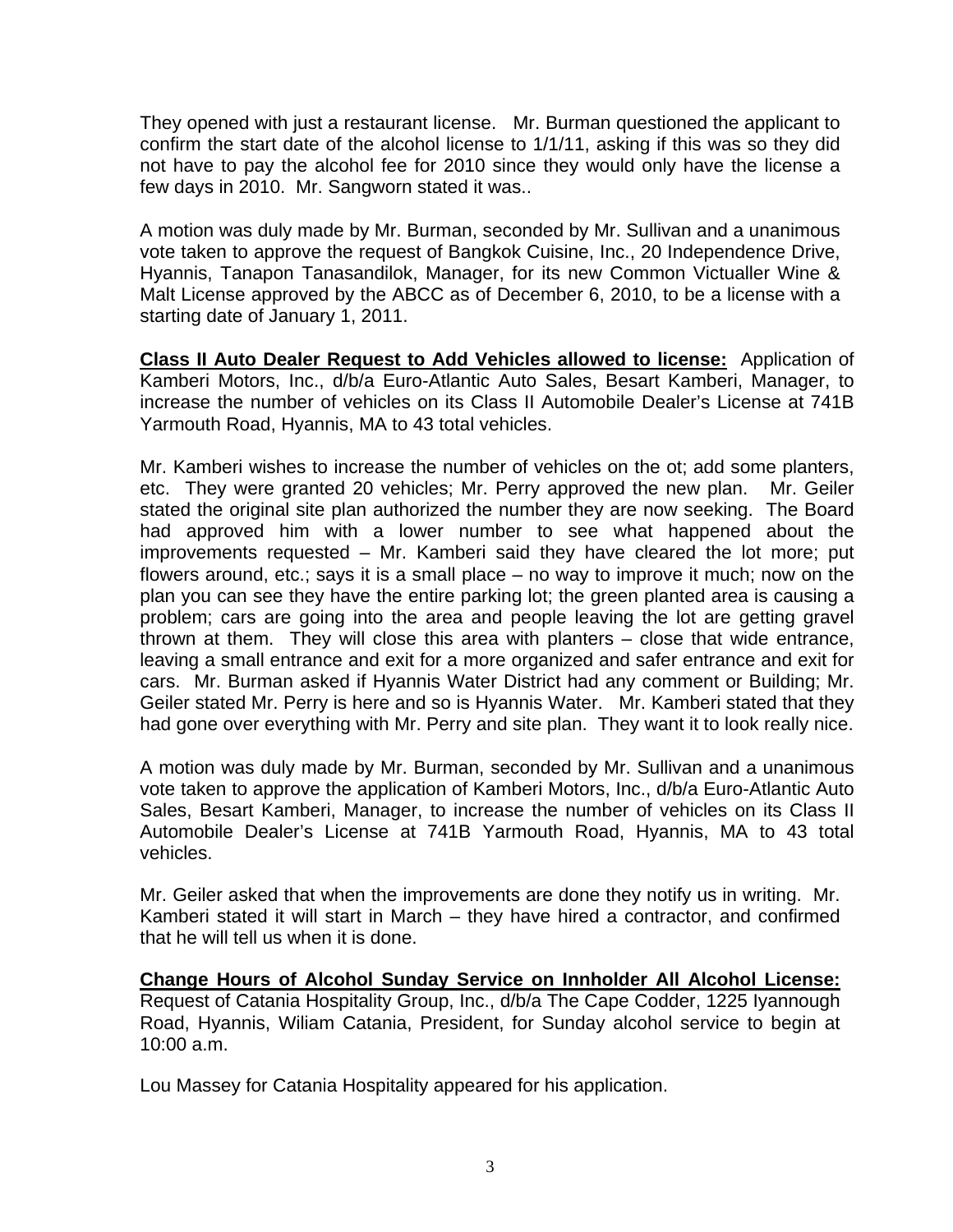A motion was duly made by Mr. Burman, seconded by Mr. Sullivan and a unanimous vote taken to approve the application of Catania Hospitality to change their alcohol service hours on Sunday to begin at 10 a.m.

**Show Cause Hearing:** Show Cause Hearing for MBM Auto Sales, 500 Yarmouth Road and 115 Iyannough Road, Hyannis, MA, holding Class II Auto dealer licenses, Dmitry and Irena Zinov, owners, due to a report to the Licensing Authority by the Barnstable Police Department that on October 22, 2010 they were in violation of Massachusetts General Laws and Town of Barnstable General Code by: 1) M.G.L. Chapter 140, Section 62 in that MBM Auto Sales (did fail) to keep a book on the licensed premises as required by the Registrar (Used Vehicle Inventory Book) by failing to keep the book current and complete; 2) Violation of the Town of Barnstable General Code (Zoning), Chapter 240-35 Groundwater Overlay Protection Districts, by repairing motor vehicles, storing chemicals and hazardous materials and storing automobile engine and transmission parts on the garage floor with no containment; such activity being prohibited by zoning at your location (500 Yarmouth Road, Hyannis, MA). Continued from 12/6/10.

Mr. Hoxie read the hearing notice above.

David Lawler, Esq. appeared to represent the Zinov's and MBM.

Officer Steve Maher presented the case for the Barnstable Police Department. He presented some photos to the Board and the attorney to look at. As a result of a complaint lodged on 10/22 Officer Maher went to MBM and spoke to Mr. Koskin; asking him for the inventory book. While he was looking for the book, Officer Maher heard banging; went into the garage area to see what was going on because there had already been repair and a show cause hearing last year on this. He found two men working on vehicles – one inside a vehicle door and the other in the engine area of another vehicle. Officer Maher asked one of the men if he was an employee and he said he was, and after questioning him he determined he was full time. His name was Dave Concalla; he had no I.D. with him to show Officer Maher, however. He said he lived at 800 Bearses Way; he has since disappeared. The other man called the manager, who told him where the inventory book was located. He then produced it – there are 3 parts to the book – there were 28 open listings. Officer Maher compared the list to the vehicles on site – there were 12 present (the other 16 missing) and 15 not listed in the book. Mr. Zinov approached Officer Maher and Officer Maher advised him he would be seeking a show cause hearing for the offenses.

Attorney Lawler asked when they were cited for the chemicals, etc. what were they? Officer Maher stated they are not allowed to store mechanical parts, engine components, etc. – there were such things on the floor of the garage. He did not look to see if they had been drained. Attorney Lawler stated that his clients have told him in this business vehicles are delivered to an offsite repair shop and then brought there. Attorney Lawler asked about what the person was doing to a door;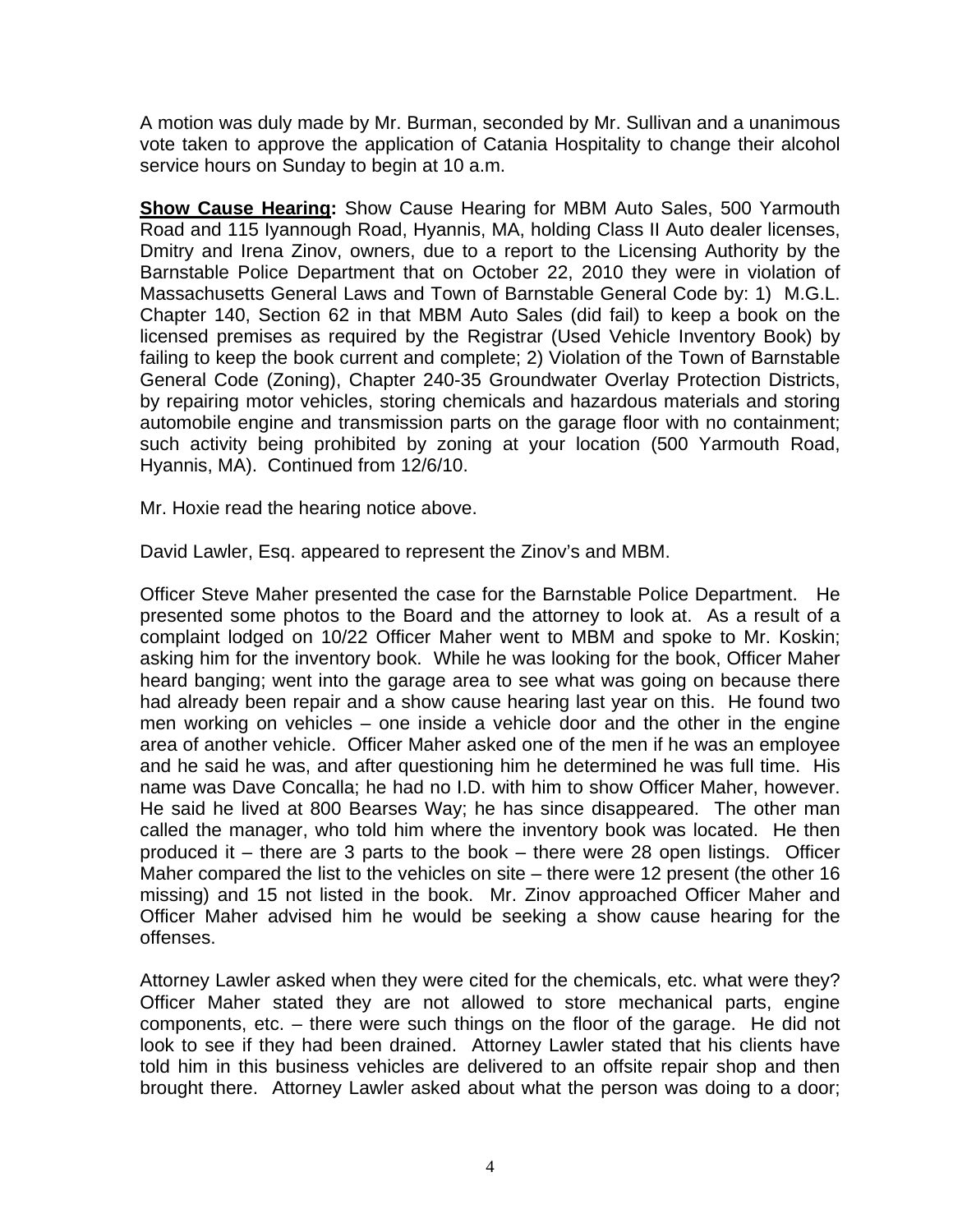Officer Maher stated he was doing sheet metal work. Officer Maher asked why the manager of record was not present for such an important hearing. There was no answer given.

Deb Krau appeared for Hyannis Water Board. They continue to be concerned about the groundwater protection district, which does not allow car repair in that area – from their viewpoint any work at all on cars in this area is not in line with their regulations.

Attorney Lawler wanted to ask his client, Irene Zinov, some questions before the Board. Mr. Hoxie asked who the owner of record was on this license – Attorney Lawler said he had just been retained for this matter and had thought it was a husband and wife team; apparently the husband is the owner – he stated that was a mistake on his part in not determining that before this hearing. They do work together in that capacity (managing the business) but if the Board wants Mr. Zinov here, we can continue the hearing or go forward with Mrs. Zinov. Mr. Hoxie asked that testimony be completed.

Mrs. Zinov said she is Office Manager and Treasurer. She is at the office most times; takes care of the record book and sales. Attorney Lawler asked about the record book in October – she said it was not accurate; some of the missing cars were in another book. She agreed there were some issues with the record book – she has 2 locations and sometimes the titles are re-assigned to the other location. She stated it was just a matter of time to get the books in order. Attorney Lawler asked her about engine replacement or work in the area; she said she was aware of that issue and they had their license suspended last year for 3 days. Attorney Lawler asked her about one of the photos introduced; it clearly depicts engine blocks. He asked where they were replaced – she said they have different garages who do work for them; they have receipts. If there are engine or transmission problems they call a garage to make an appointment. The old ones have to go back to the same company; they get the engine after it has been drained. None of the engines or transmissions are repaired on site – just recycled. There is an actual requirement that they all be drained before they come to them. Her understanding was that they are not doing engine work on site or having any hazardous waste on site, so they are in compliance. He asked here what the other photos show – she said they were surface rotors. The old ones are picked up and new ones brought in. They are worked on elsewhere. They asked at the last hearing if they could work on brakes; were told no, and they have not been working on brakes. She then testified there are invoices for the work being done at a different location. Those receipts were handed to Officer Maher for his perusal and to Mr. Hoxie. Attorney Lawler asked if they have a lift or crane to lift a block? Mrs. Zinov stated they do not have one. Attorney Lawler asked her on the day in question had they removed a tire? She stated a tire was removed and taken to a tire place to fix and then returned. The bumper was removed on one vehicle because a light did not work – they were trying to just replace a bulb to put the vehicle on the lot. It was difficult to get to and that is why the bumper was removed.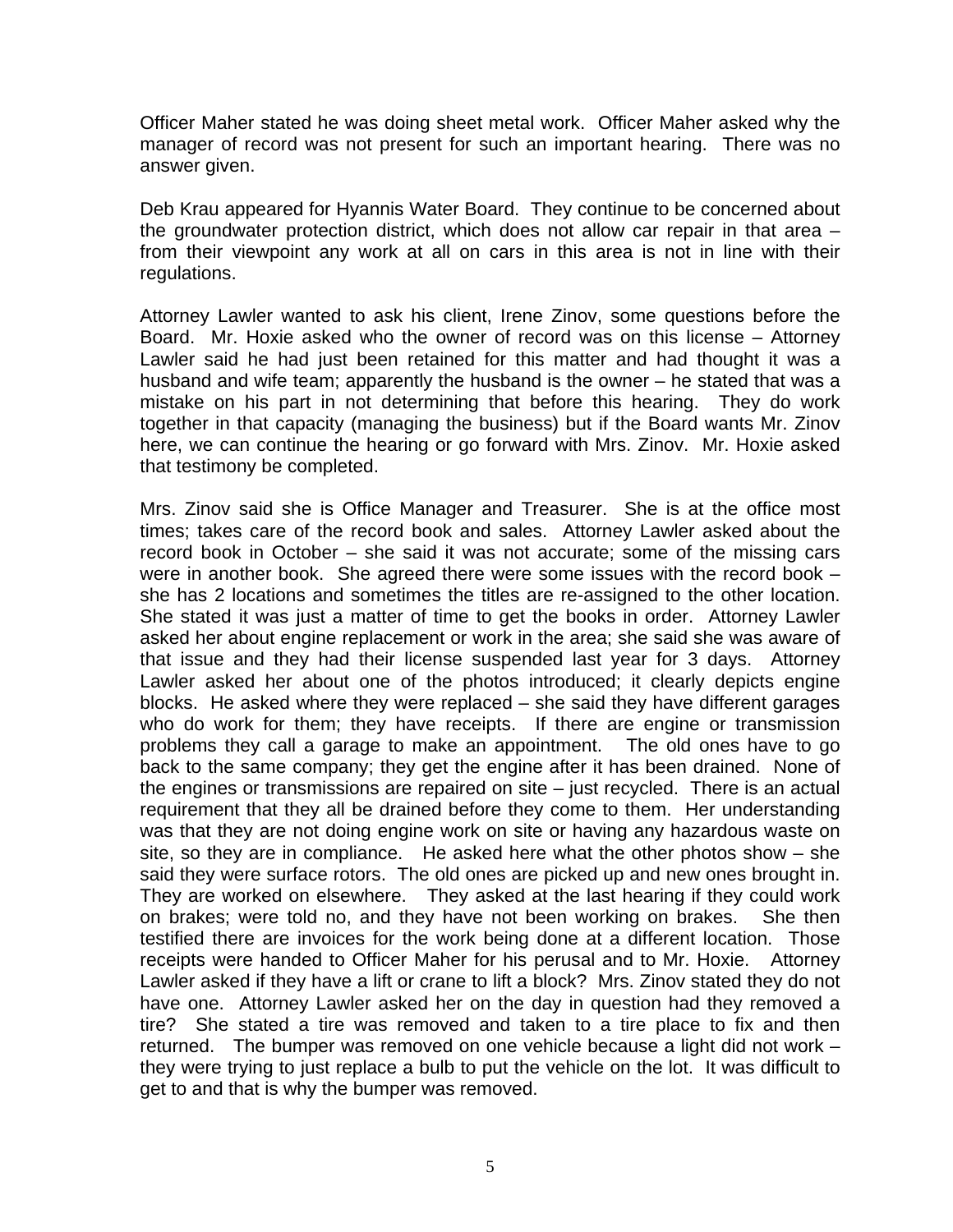Officer Maher referred again to the one with the front bumper removed – he asked Mrs. Zinov why the hood was up if just the light was being replaced. He said he has driven since 16 – changed quite a few lights and never had to take a bumper off  $$ she stated sometimes it is a wiring problem to the light itself. The picture below Officer Maher asked about – she stated a window glass had fallen into the door – they had to open the door to get the window up. Officer Maher asked why the hood was open to fix a door? He then asked about the equipment with the Sunoco sign on it. She stated the equipment was a lift to pick up a car; many times they have to lift one to put another in the garage. In another photo there are 3 engines with a piece of equipment between them. What is that equipment? Mrs. Zinov stated she believes it is an oil pump; it had not been used for quite some time. That is used to pump oil to put into an oil burner. That heats the place. She said that other garages come to them to dump oil into this piece of equipment. Attorney Lawler asked about relevance to this current problem – as she had stated it had not been used in some time. Attorney Lawler objected to this question.

Officer Maher asked about the repair of the rotors – as she stated engines are dropped off there; taken somewhere and repaired and the old ones returned? Why isn't the old one taken from the repair shop? She said that the payment is picked up at her place and credit given to her for the core they give back. It is a cylinder head with engine components. In the photo with the rotors Officer Maher stated there are other things in that photo – why are the catalytic converters and metal there? She stated they do recycling – they go and pick up the old parts to recycle. Officer Maher asked what is on top of the battery charger – the bottles? Mrs. Zinov said she can't see that. Officer Maher asked if they were automobile fluids? She stated they do not work with fluids. Officer Maher asked about the toolboxes present if they do not do any repairs? She stated there is a space for toolboxes and that is why they are there. Officer Maher asked about the clamps, pry-bars, etc. on the walls? Why are they there if no repairs are being done? He also stated she had indicated to the Board that it has been 6 years since the record book has been checked; he testified that he had checked them more than twice himself much more recently. He then asked why there would be two books on site rather than one; by law you must fill a book and then go on to another when it is full; there should not by law be two open books - that is illegal. He stated that her testimony was that all the cars did not show up because they were in different books. Officer Maher asked if the old books had some open spaces – she said yes, if they were not sold. Officer Maher asked how long vehicles were kept there not recorded; she stated one vehicle has been there for a long time without being listed. Officer Maher stated there were 15 vehicles not listed. He asked her if that book was full – she stated it was not.

Mr. Geiler asked if Mrs. Zinov is offering any documentation as to another book? Attorney Lawler stated he does not have any books with him. Mr. Geiler asked about the hazardous materials in the photos – are they disputing that they exist? They are all prohibited. He asked if any documentation is being submitted about the hazardous materials, toolboxes and why they are there if they do not do repairs.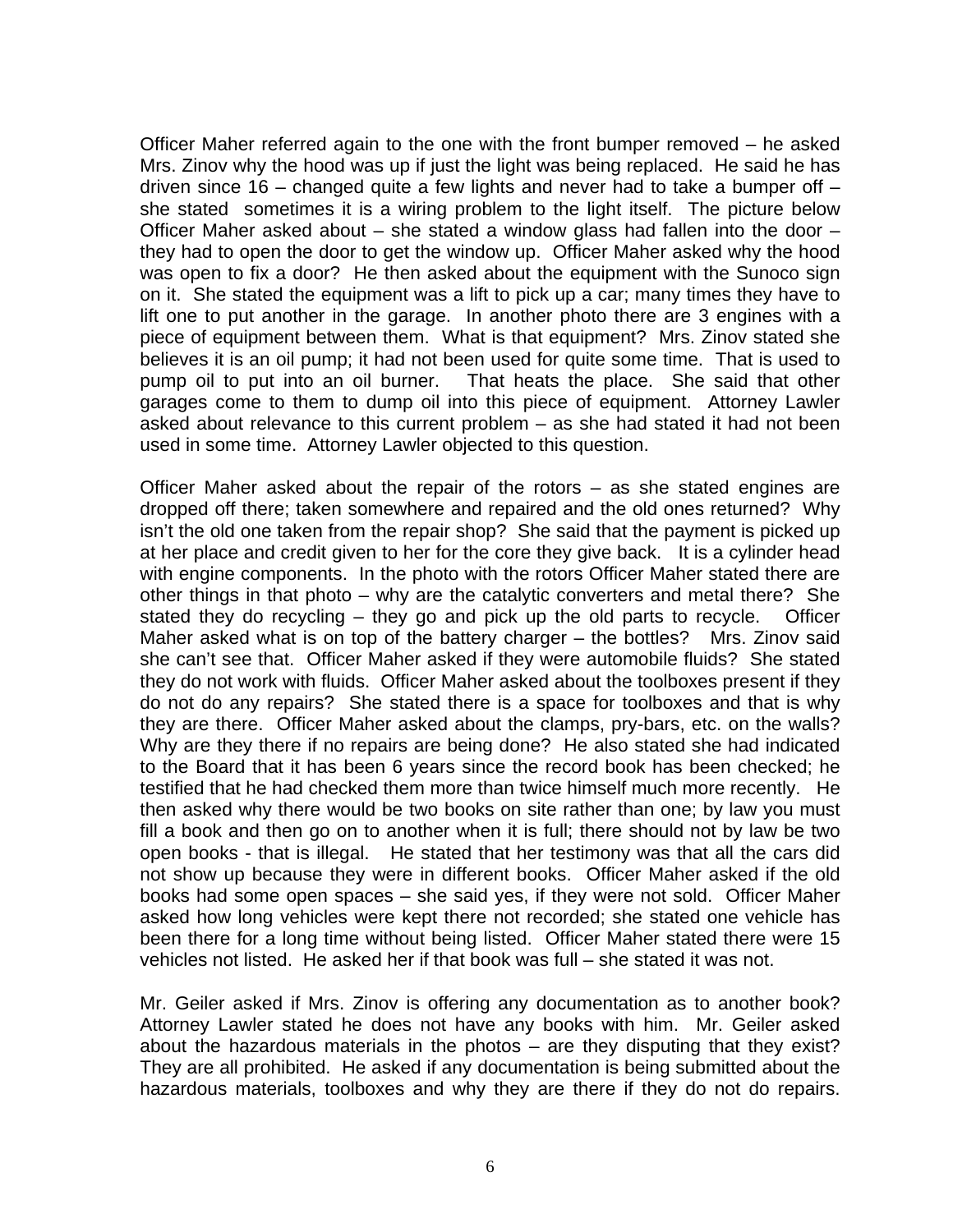Attorney Lawler stated there has been no testimony as to having to have the tools removed at the last show cause hearing. Mr. Geiler asked about the engine parts that they stated were delivered? Is there any documentation on that offered today? Attorney Lawler stated no, there is no documentation being offered today. He stated there is clearly some misinformation and misunderstanding today. The issue is what would constitute repairs and storage as to the decisions made by the Board last year. His client is offering that none of the things they are doing involve hazmats or anything to jeopardize the license. She has taken all vehicles and had hard auto repair work done offsite as indicated in her testimony. She does have some invoices. Attorney Lawler stated that a lot of the money made by them is when they return the old parts for credit. When repair work is done on a vehicle the mechanic offers you the old parts – even to individuals. In large volume the scrap metal profit helps to keep the business running. There is a lot of value in recycling. He went on to say that the spirit of the zoning statute is to protect the ground water. Mrs. Zinov was under the impression she was not in violation of harming the property. Testimony was given on equipment not functional and not used. Attorney Lawler stated it appears all the items in the photos are hard metal items – according to his client's interpretation, she felt she was in compliance with the laws. She did acknowledge the fixing of the window and the light were "technically" a violation. They are asking the Board to consider this testimony as to not being hard core repair work; just trying to save a dollar or two. He advised the Board the toolboxes and other items would be removed to clearly show no ability to do work on the premises if the Board allows them to keep their license. Last year they were not represented by counsel – he does not think they clearly understood what was allowed and what was not. A change in procedures would be implemented by the dealership so they could continue to recycle but in a different way. With respect to the book, he stated it appears there is a "transitional" book – no question that there were errors; the book WAS maintained though and these people have been doing business here for 20 years. They have a good reputation. He thinks it is a question as to the interpretation of the police, the business owner and the Board.

Officer Maher stated that during testimony there was no testimony or documentation that transmissions were delivered or picked up at 500 Yarmouth Road. This is the same argument they used a year ago – in November of 2009. The photos today are almost the same as a year ago. At that time, through the Board and Mr. Geiler, it was made clear they were not to do ANY repairs at all. He questioned the lack of communication and the two record books. He was never presented a  $2<sup>nd</sup>$  book, and said it is not here today. He takes offense to the fact that she states these are technical violations – 3 vehicles with hoods up; one with no front end on it. He questions the validity and arguments they offer to support their position.

Mr. Hoxie asked to close the hearing. Before doing so, Mr. Geiler asked that the decision of October 2009 be entered into record – it was stated that a 14 day suspension was imposed at the show cause hearing in November 2009 with 3 days to serve. Mr. Hoxie stated that what we have to focus on today is that this is a Class II Auto Dealer License – they have the authority to sell used cars. Mr. Burman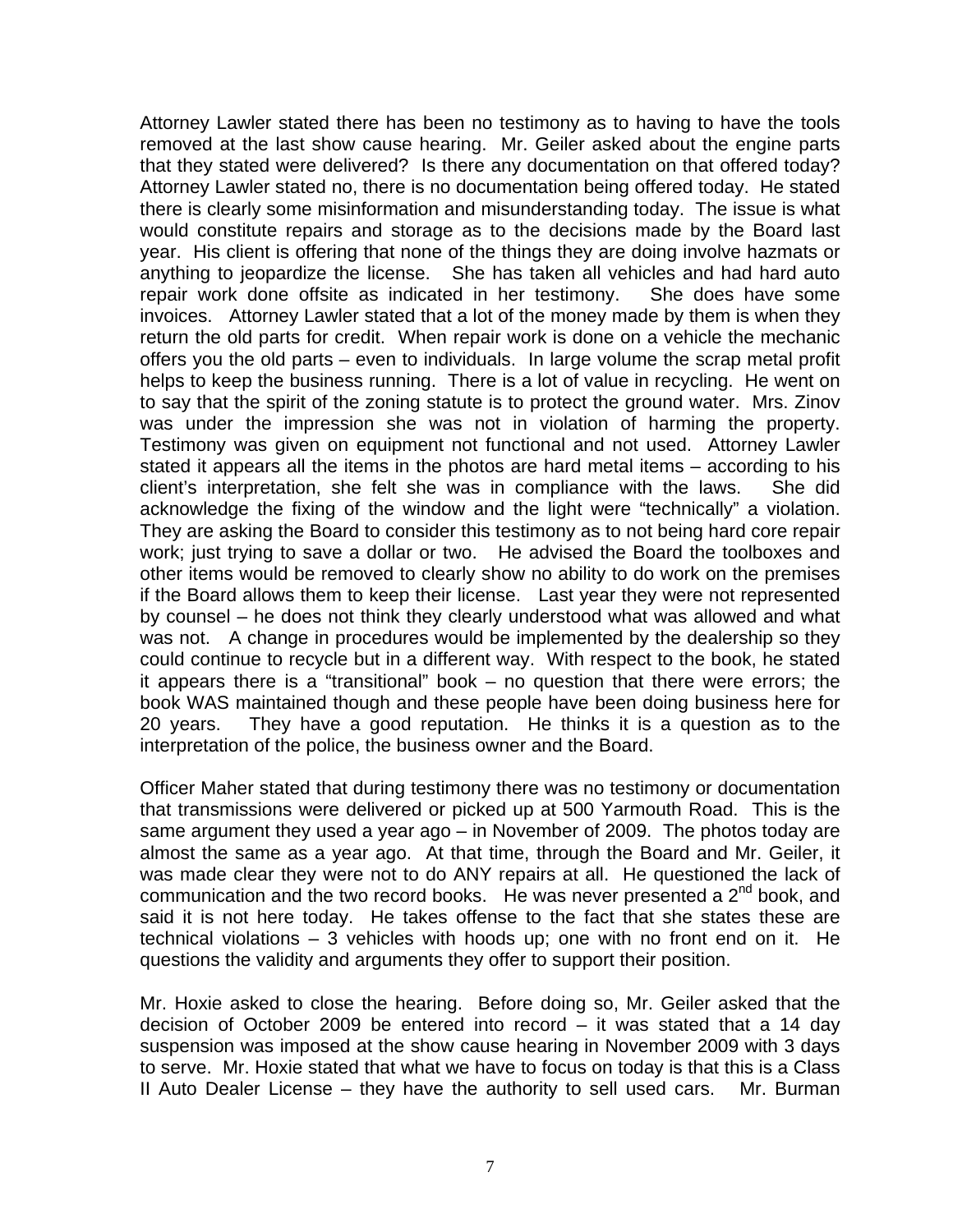concurs – he is looking at photos of parts in a barrel; said that repairs to him mean tools and working on something. It is very obvious to him that something has been removed to be repaired elsewhere – that is also repairs – they are taking things apart and putting them together again. He stated Mr. Lawler did a fine job of trying to make a silk purse out of this. Mr. Sullivan stated it is beyond his imagination that in looking at the photos that repairs are not being done at this dealership.

Mr. Hoxie asked for motions on findings on the two charges.

A motion was duly made by Mr. Burman, seconded by Mr. Sullivan and a unanimous vote taken for findings that at the 2 locations the books for purchase and sale have not been maintained properly. Mr. Sullivan seconded. It was unanimous.

A motion was duly made by Mr. Burman, seconded by Mr. Sullivan and a unanimous vote taken that on the charge of repair, etc. and lack of containment he is convinced based on the photos and lack of credibility of the owner that it is true.

A motion was duly made by Mr. Burman, seconded by Mr. Sullivan and a unanimous vote taken on the maintaining of the record book for a guilty finding.

A motion was duly made for quilt on the  $2<sup>nd</sup>$  charge of violation of the Town of Barnstable General Code (Zoning), Chapter 240-35 Groundwater Overlay Protection Districts, by repairing motor vehicles, storing chemicals and hazardous materials and storing automobile engine and transmission parts on the garage floor with no containment; such activity being prohibited by zoning at your location (500 Yarmouth Road, Hyannis, MA).. It was seconded by Mr. Sullivan and a unanimous vote taken for guilt on this charge.

Mr. Hoxie asked for recommendation on penalties. Officer Maher recommended revocation of the license for 500 Yarmouth Road based on testimony and the show cause hearing one year ago that was for the same charge as the  $2^{nd}$  violation here.

Attorney Lawler made a statement that the revocation is not warranted; he believes his client does understand the ramifications of repair and recordkeeping; he asked for a short suspension period during which time any offensive equipment, etc. be removed if it has no reasonable purpose to be there – including toolboxes and tools. He thinks in this economy to close them with only a  $2<sup>nd</sup>$  strike would be unfair. He believes the 20 year track record with one violation is not really grounds to revoke. He also stated no hard core repair was done and revocation would not be appropriate.

Mr. Hoxie asked when they are renewed – Christine Ade stated they are both to be renewed, or not, for 1/1/11 and that the renewal applications and checks have been received; they were held only until after this hearing took place.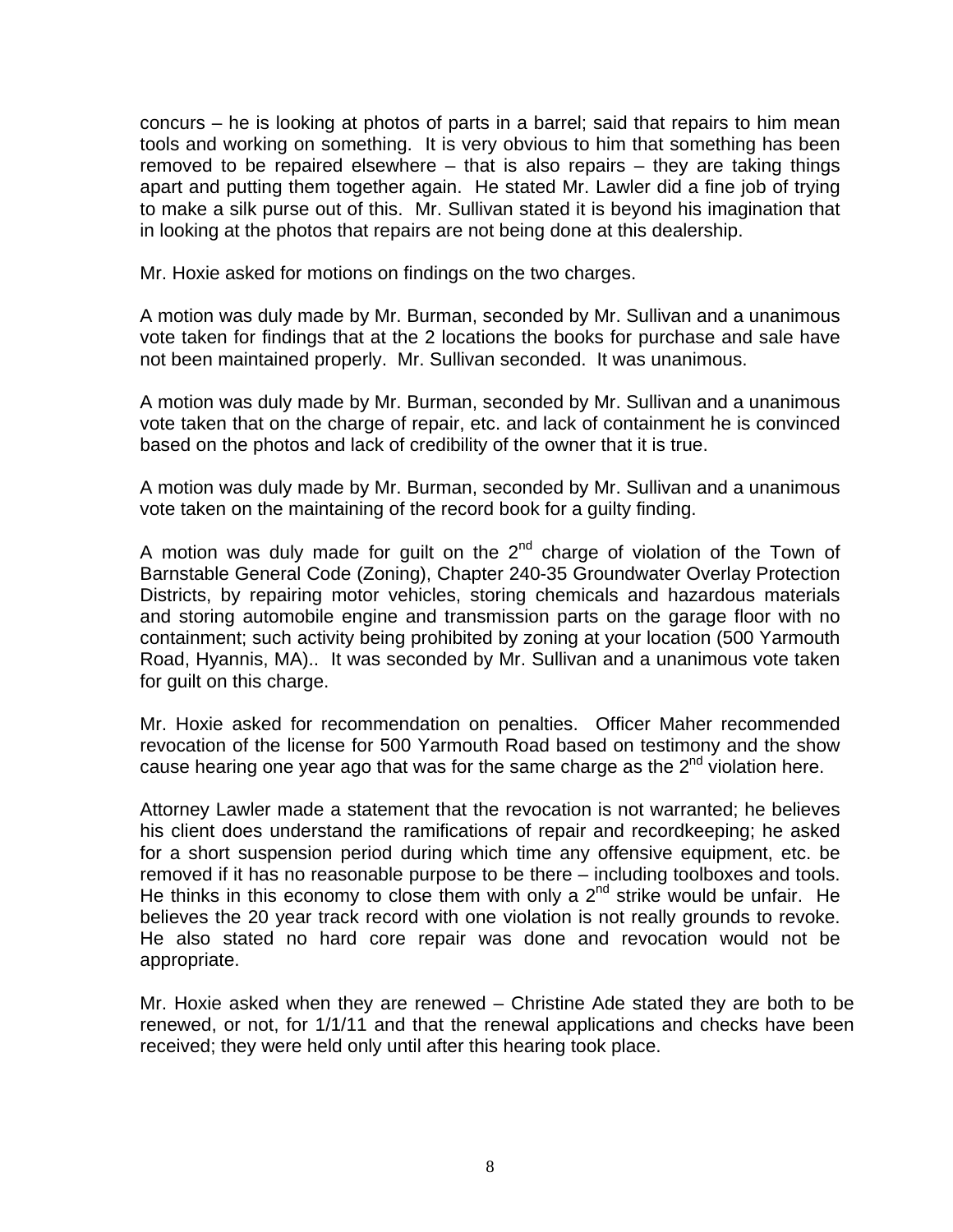Mr. Geiler stated that under the laws the onus on the owner is very clear that they must comply. In this case we had almost the exact same case a year ago. We don't have the luxury of being able to inspect every week. Under Section 59 it states that all licenses granted shall be revoked if it appears after a hearing that the licensee is not complying with Sections 57-59 and the rules of the RMV and the Town. He reminded the Board that we also spent a lot of time last year discussing the issue of water quality here. We cannot get back water quality – we depend on this. After going through this once, and having them back in here again, this is the time to take severe actions.

Mr. Hoxie asked if this license is revoked, the premises cleaned out, and an applicant came forward with a business plan, would it be appropriate to consider that? Mr. Geiler stated if a new applicant came in, this licensee's actions would not be held against the new applicant. There is also no law stating that they could not return at some later date to reapply for a license.

Mr. Lawler asked for a suspension for x amount of days pending submission of a business plan, the applicant's clearly presenting to the Board that they did have a full understanding of the regulations governing them. He stated it would help this Board with these applicants in the future – if they kept the license with the 2 strikes against them; make the premises conform and submit whatever necessary to make the Board comfortable that there will be no further violations. He stated this would be reasonable.

Mr. Hoxie stated it could happen; but he has not heard the motion yet.

Mr. Burman then duly made a motion for revocation – it was seconded by Mr. Sullivan and a unanimous vote taken to revoke the license for 500 Yarmouth Road, but allowing the renewal of the license held by these same owners at 115 Iyannough Road.

**Show Cause Hearing:** Show Cause Hearing for Tim Ferreira, d/b/a Ferreira's, 85 Old Yarmouth Road, Hyannis as a result of a complaint made to the Barnstable Police Department, and subsequent ride by the business location, requesting that Mr. Ferreira appear at a Show Cause Hearing on Monday, July 19, 2010 at 9:30 a.m. at the Town Hall Building, 367 Main Street, Hyannis, MA in the 2<sup>nd</sup> Floor Hearing Room for storing junk material outside in the parking lot located in close proximity to a public water supply well. Continued from 8/16/10 and 9/20/10 at the request of the Licensee's attorney. Continued again at the request of the Licensee's attorney, and Mr. Hoxie set it for December 27, 2010.

Mr. Ferriera appeared with Attorney James Connors.

Officer Maher presented the case against this Junk Dealer license. He referred to the photos taken. The license states nothing is allowed to be stored outside – it was suggested by the licensee that be changed. Officer Maher went and took photos on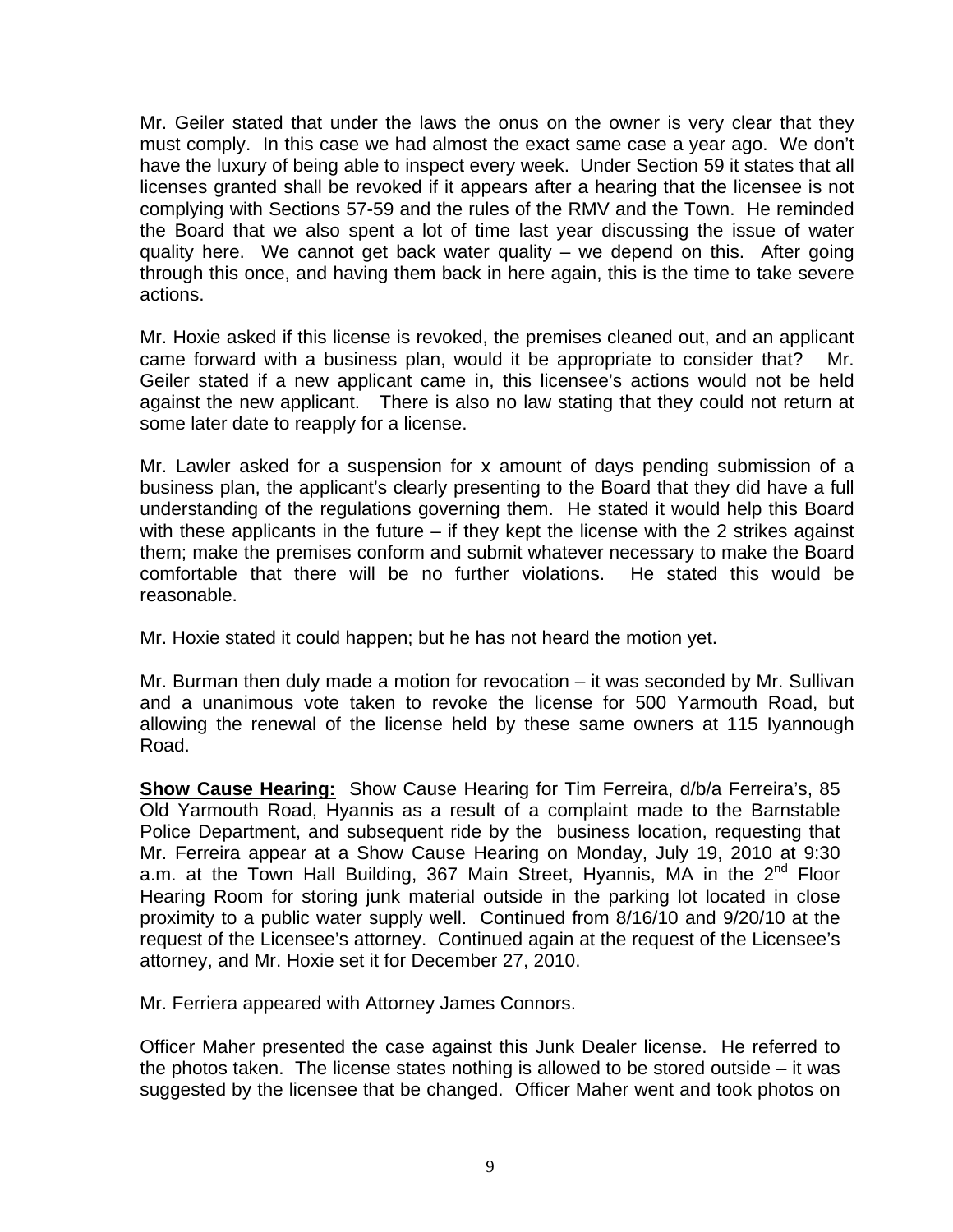December  $25<sup>th</sup>$  – stating it looks a lot better on 12/25/10 than in June of this year, but there are still things outside overnight.

Mr. Sullivan asked about the discussion on one container outside…Officer Maher stated in June there were quite a few. It was suggested then that Mr. Ferreira go to Site Plan Review to get the container rule changed to allow more. He does not know the outcome of that as nothing was presented to Licensing or the Police Department about it.

Attorney Connors asked if there have been ongoing violations between June and December as there is still storage outside but not as often or as much as before. Hard metals is what was witnessed – no fluids. Officer Maher stated that vehicles were licensed to Mr. Ferreira and were o.k.; not accident vehicles stored on the property. Attorney Connors asked if any hazmats have been seen by Officer Maher? Officer Maher stated he as not seen them. Officer Maher stated there is significantly less violation in storage than in June.

Tom Perry, Building Commissioner, came forward. He stated that at Site Plan Review what was determined after questioning was if this is a junkyard or junk dealer. After every question asked, Mr. Ferreira answered in the affirmative that he was trying to run a junkyard – falling under MGL as definition of a junkyard, and it would not be allowed at this location. They never approved storage outside (contained or not). Mr. Perry stated he cannot STORE anything in containers outside. That is not what he was looking to do in any case. It is also ferrous and non-ferrous metals, which cannot be stored there. Autos may be stored there as long as not involved in an accident – only for sale. It was never determined that he could store a container there. Mr. Geiler stated at the meeting at which the license was granted there was much discussion about all of this – bobcat, trailer, etc. being o.k., but not junk cars. With respect to the metal business, it was to be 100% inside and Mr. Ferreira acknowledged that at his license hearing.

Attorney Connors asked about the meeting with Mr. Perry – was it clearly told to Mr. Ferreira that he could not use the outside containers for storage? Mr. Perry said they made that very clear. Attorney Connors asked if there was a discussion as to a container being taken somewhere else to be recycled – Mr. Perry stated that question never came up. The application made for Site Plan Review was for containers on site outside. Attorney Connors asked if Mr. Perry had been there to inspect – he said he has but not very recently; and as of today does not know the condition of the premises in his capacity as Building Commissioner. Mr. Geiler stated that regardless, Mr. Ferreira operated under a license granted by this Board with specific restrictions. Mr. Burman asked if his business is considered in violation by Site Plan – Mr. Perry stated that it is.

Attorney Connors stated it is their position there was a violation in June; discussions about storage creeping away from what would be allowed. In June he stated there was a violation which was cleaned up. Mrs. Sullivan asked if there was a container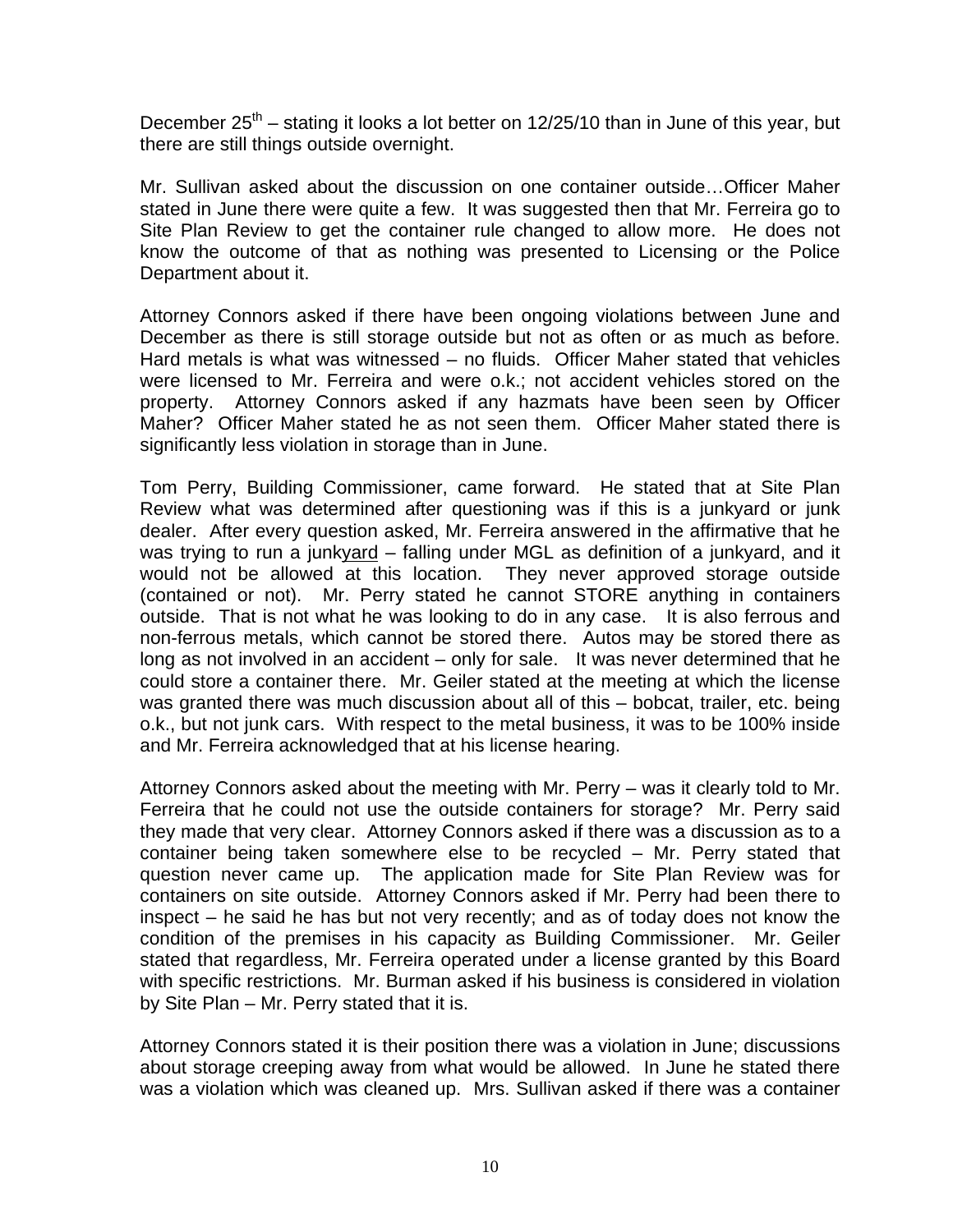outside today – Attorney Connors stated there is; it is being readied to be removed offsite now. There is a question as to how long it can remain there before being moved. Mr. Sullivan stated the business must be conducted within the building. Attorney Connors stated that they have applied for a variance for 10 containers; but that application has been tabled – and they maintain they are not in violation now. They use a hook to take the container off and on the truck and it is taken to Middleboro. He needs the container to load onto the truck. There must be some sort of guidelines to get the material from the building offsite. That's what recycling means. Attorney Connors suggests the Board not allow overnight storage in a container outside. Officer Maher stated that back in June there was storage outside – there was a clear violation. The photo on 12/25 also shows outside storage – they were closed and not actually operating the recycling of that container on the date he mentioned. There was a comment about Officer Maher going to look at it on Christmas.

Mr. Burman stated we must understand that this hearing must be on what existed in June.

Deb Krau from Hyannis Water Board came forward and stated she has been following this since June. They are very discouraged when what has been a violation is now turned around to be a request to store 10 containers. They would like it withdrawn or not approved. They said Site Plan Review made a good judgment in stating everything must be stored inside. They request we support the Site Plan Review and reject the tabled request for 10 containers. Please hold to the restrictions on the license.

Attorney Connors stated the tabling is before the Board of Appeals, not Licensing, and there is nothing pending now. Mr. Hoxie asked if the Board of Appeals granted a variance for 10 containers they would still be subjected to approval by Licensing. Attorney Connors stated that they are in the process of thinking of a different approach. Attorney Connors had no questions for Ms. Krau.

The Executive Secretary in charge of the Civic Association came forward and read the minutes of the meeting in which wellheads are protected from junkyards, and confirmed that they support the restrictions as put forth in 2009 Site Plan Review.

Mr. Sullivan stated he is on that board but was not present when the vote was taken, so there should not be a conflict of interest.

A motion was duly made by Mr. Burman, seconded by Mr. Sullivan and a unanimous vote taken that based on testimony the finding be that Mr. Ferreira was in violation of Town and State regulations for storage outside in June 2010.

A motion was duly made by Mr. Burman, seconded by Mr. Sullivan and a unanimous vote taken to find the defendant guilty as charged.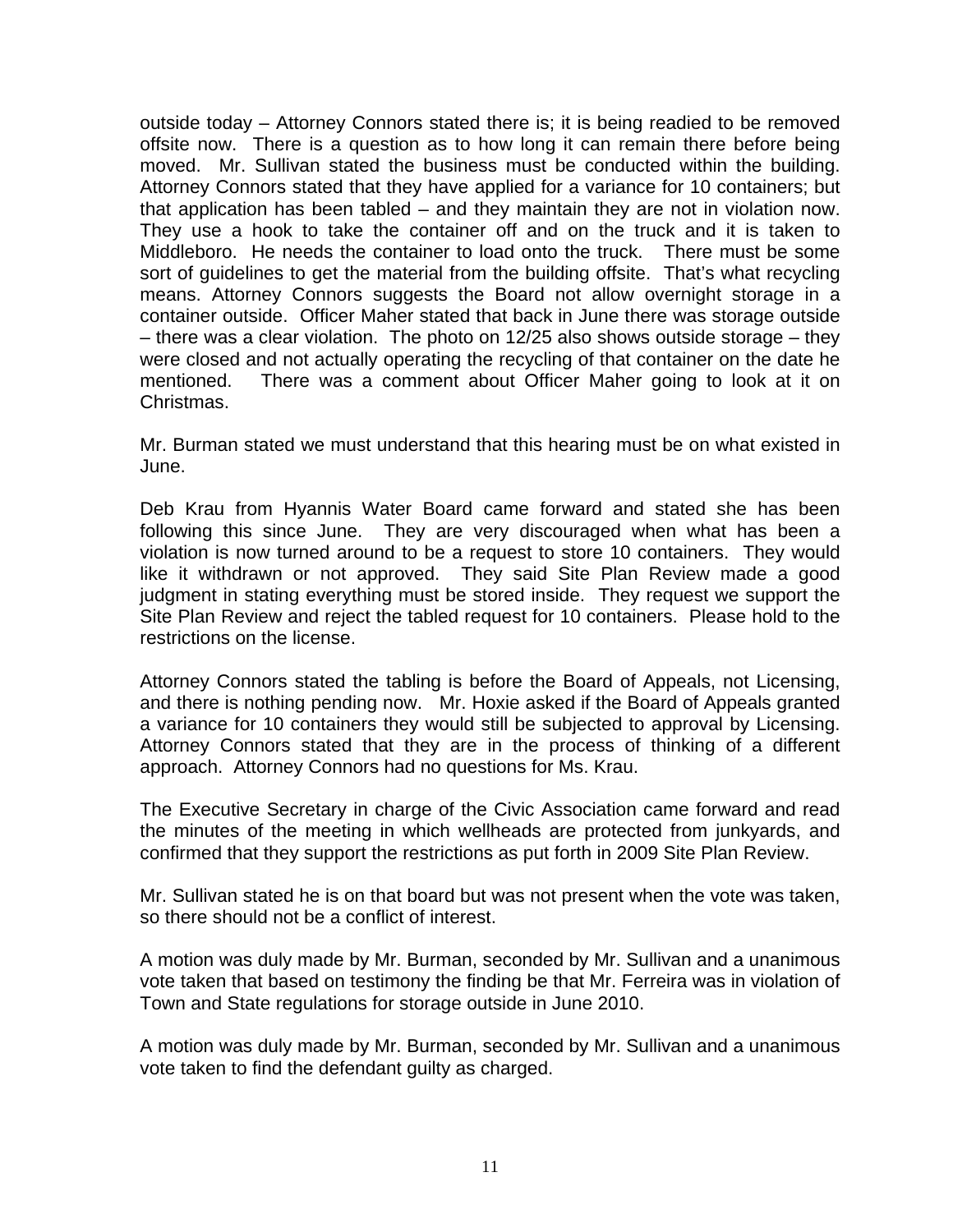Mr. Sullivan stated there is a big difference between a Junk Dealer License and a Junkyard license. Mr. Hoxie asked for recommendations for penalty. Officer Maher suggested a 5 day suspension be imposed to be tabled for 6 months. Mr. Burman stated we have spent a lot of time on something which should have been resolved some time ago.

A motion was duly made by Mr. Burman, seconded by Mr. Sullivan and a unanimous vote taken to give the licensee a 5 day suspension to be held in abeyance for a year.

Attorney Connors had a question; in the event a new business plan is brought forward; will the violation still pass along to the new license or plan he has? Mr. Hoxie stated there is certainly a possibility it would.

# **Renewals:**

# **The following renewals have been submitted without any changes from the previous year for Licensing Authority approval.**

#### **Annual Daily Live Entertainment:**

Barnstable Comedy Club

A motion was duly made by Gene Burman and seconded by Paul Sullivan and a unanimous vote taken to approve the above applications for renewal of their Annual Daily Live Entertainment Licenses.

# **Annual Daily Non-Live Entertainment:**

Ryan Family Amusements – CC Mall

A motion was duly made by Gene Burman and seconded by Paul Sullivan and a unanimous vote taken to approve the above applications for renewal of their Annual Daily Non-Live Entertainment License.

#### **Video Games:**

Ryan Family Amusements – CC Mall

A motion was duly made by Gene Burman and seconded by Paul Sullivan and a unanimous vote taken to approve the above applications for renewal of their Annual Video Games License.

#### **Sunday Entertainment:**

Barnstable Comedy Club Ryan Family Amusements – CC Mall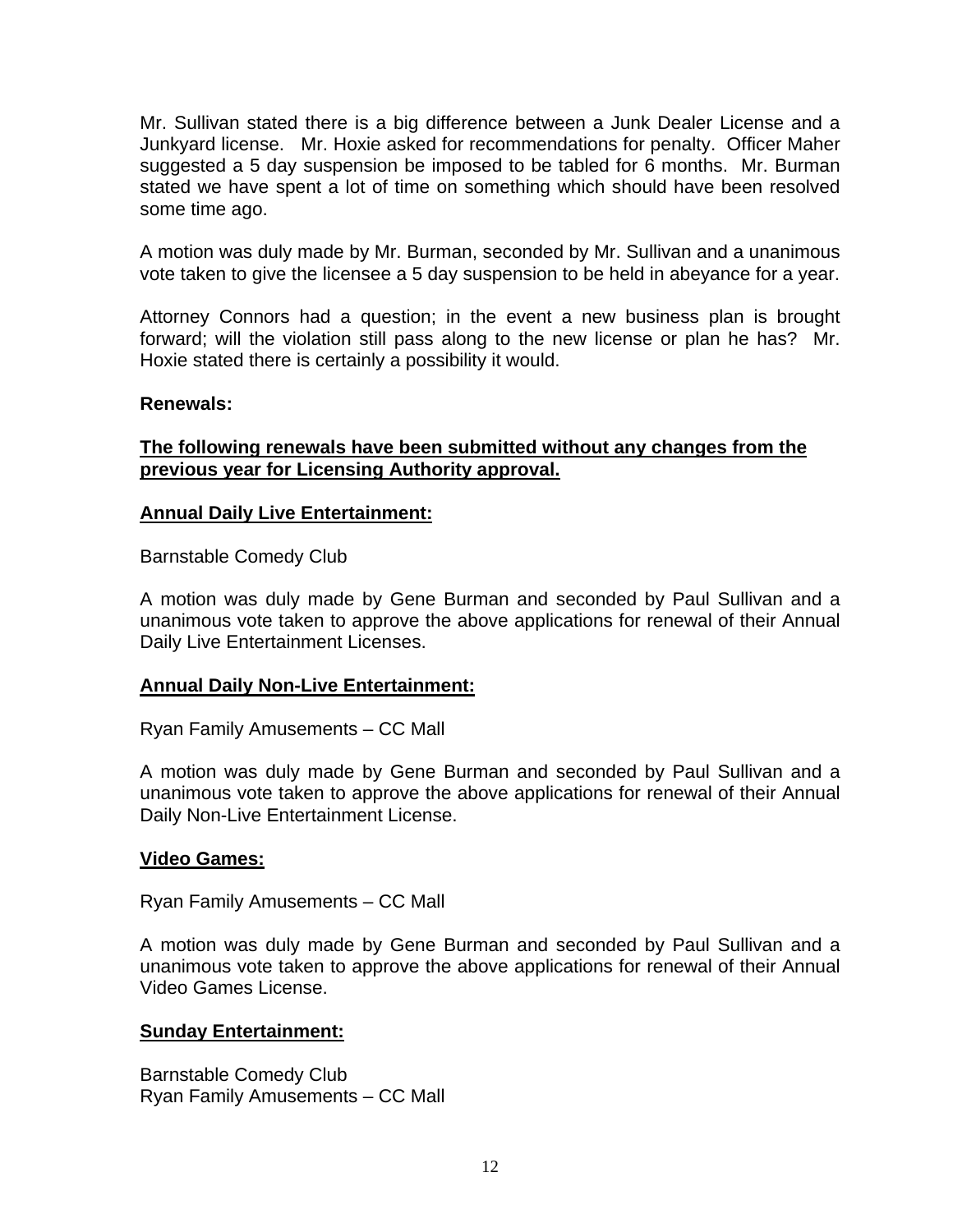A motion was duly made by Gene Burman and seconded by Paul Sullivan and a unanimous vote taken to approve the above applications for renewal of their Annual Sunday Entertainment Licenses.

## **Class I Auto Dealers:**

JMR Honda Dick Beard Chevrolet Buckler's Tracy Volkswagen Balise Ford Balise Hyundai Balise Nissan BMW of Cape Cod Coastal Trailer Sales

A motion was duly made by Gene Burman and seconded by Paul Sullivan and a unanimous vote taken to approve the above applications for renewal of their Annual Class I Auto Dealer License.

## **Class II Auto Dealers:**

Rotary Auto Body American Classic Dream Cars Liberty Motors Wheels to Work Blackburn's Auto Sales Huhtanen's Auto Sales Hi-Line Auto Sales MBM Auto Sales – 500 Yarmouth Road - revoked MBM Auto Sales – 115 Iyannough Road - renewed Cape Auto Sales Argus Auto Sales Cape Motors All Motors Auto Sales Prime Pre-Owned Ctr. Hyannis Auto, Inc. AB Auto Sales Hyannis Auto Center Cape & Island Motors Mutual Motors Trans-Atlantic Motors G Motors ES Auto Sales JC Auto Sales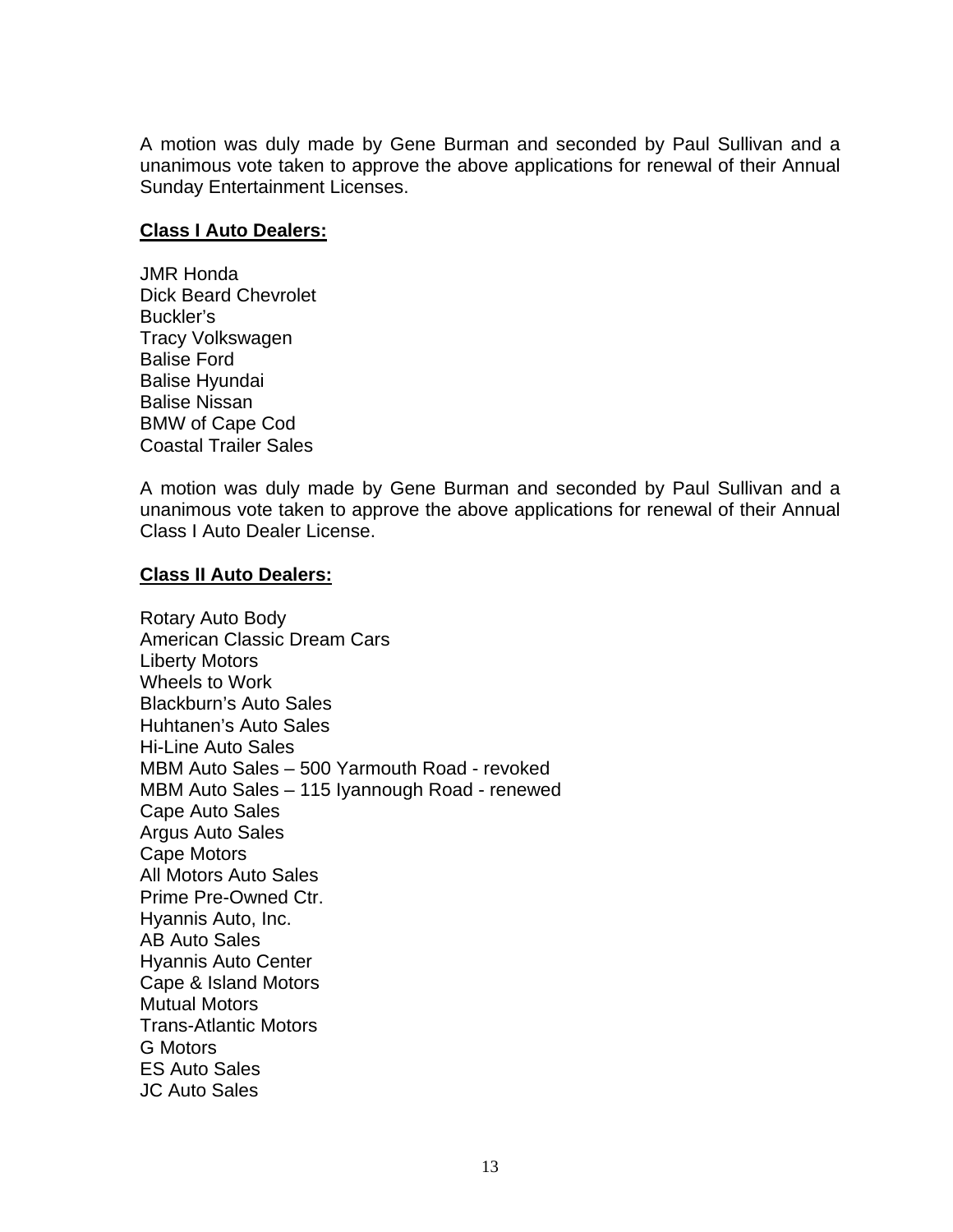Willow Street Motors Harbor Auto Sales Euro-Atlantic Auto Sales Auto Smart DeVincent Auto Brokers

A motion was duly made by Gene Burman and seconded by Paul Sullivan and a unanimous vote taken to approve the above applications for renewal of their Annual Class II Auto Dealer License.

## **Lodging Houses:**

Memories by the Sea Ashley Manor Green Mountain Inn Beechwood Inn

A motion was duly made by Gene Burman and seconded by Paul Sullivan and a unanimous vote taken to approve the above applications for renewal of their Annual Lodging House License.

## **Common Victuallers:**

The Farmer's Table Pizza 1 and Subs 2 Wendy's Acai Berry Juice Bar Cape Cod Wings and Pizza

A motion was duly made by Gene Burman and seconded by Paul Sullivan and a unanimous vote taken to approve the above applications for renewal of their Annual Common Victualler License.

#### **Cinema/Theatre:**

Barnstable Comedy Club

A motion was duly made by Gene Burman and seconded by Paul Sullivan and a unanimous vote taken to approve the above applications for renewal of their Annual Cinema/Theatre License.

#### **Business Meeting:**

Advisory from the ABCC of a hearing on February 22, 2011 for Hyannis Lodge #1549 of the Benevolent Order of the Elks USA, 852 Bearses Way, Hyannis, for violation of 204 CMR 2.05(1) – Permitting Gambling (1 count): ; Ch 140  $\S$  177A – Failure to have